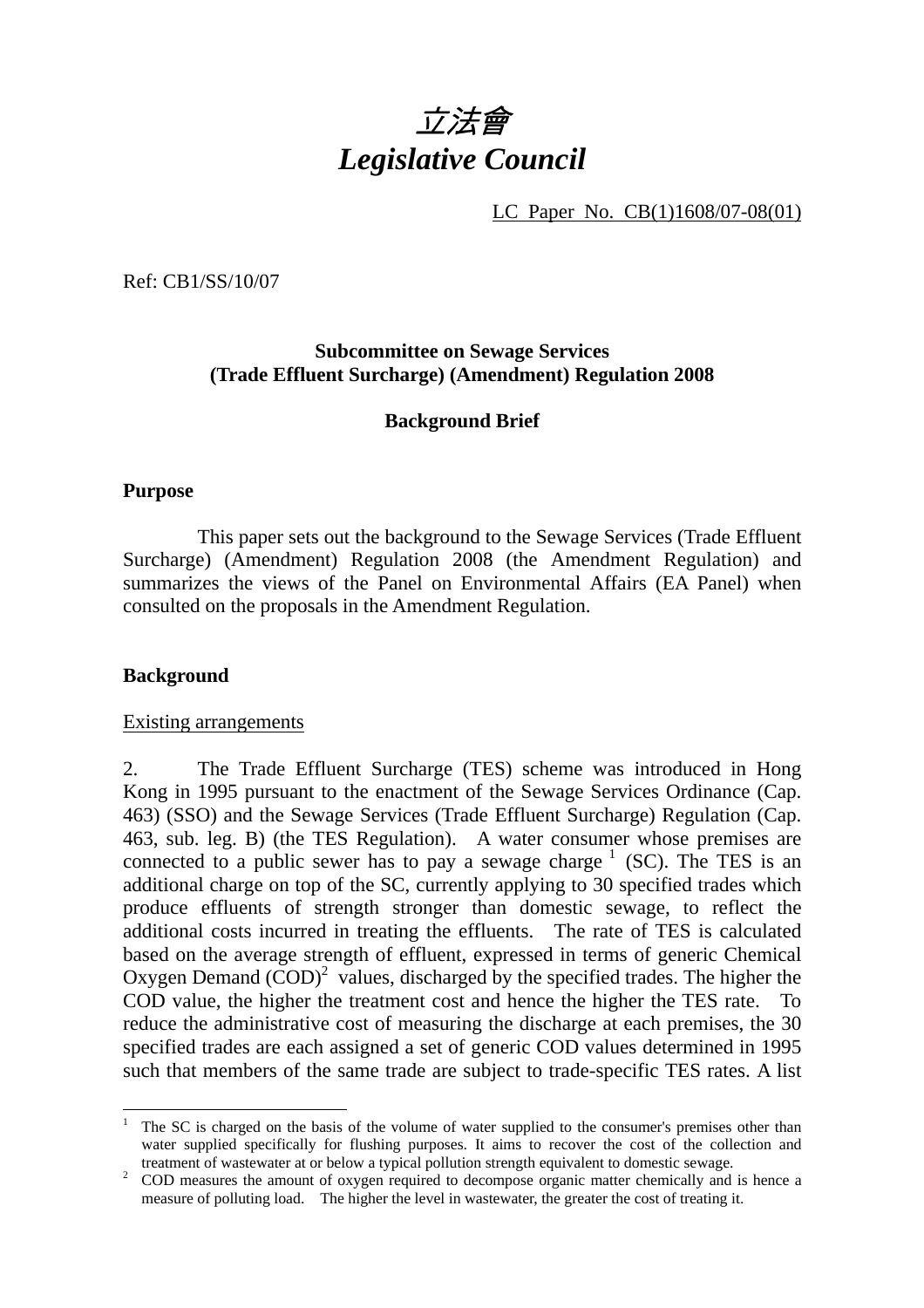of the specified trades and their current respective TES rates and generic COD values is at **Appendix I.**

3. The policy goal for the TES scheme is to achieve full recovery of the attributable operating costs in accordance with the polluter-pays principle. According to the information provided by the Administration in May 2008, the projected TES recovery rate for 2007-2008 is around 84%.

## Reassessment of TES rates

4. While the generic COD values are assigned to each TES trade, any individual operator who considers that his business is discharging effluent which is less polluting than the generic values assigned can appeal for a lower TES rate. In lodging an appeal, the operator, pursuant to section 4 of the TES Regulation, has to arrange for the collection and testing of trade effluent by an approved laboratory at his own cost and submit the results to the Drainage Authority (DA). Where the DA is satisfied that the COD values of the trade effluent are less than the assigned generic values, the TES rate will be reduced accordingly. The reduced rate is valid for two years pursuant to the passage of the Sewage Services (Trade Effluent Surcharge) (Amendment) Regulation 2007.

5. On the strong request for lower TES rates by the restaurant trade, the Administration advises that among some 14 000 operators of different sizes in the trade, there have been on average 460 applications for reassessment per year since the introduction of the TES scheme in 1995 and about 84% of these applications were successful.

# Review of the generic COD values and existing TES rates

6. To ensure the continuing operation of the TES scheme based on the polluter-pays principle, the Administration conducted a review on the generic COD values of all TES trades by carrying out trade-specific effluent surveys in 2007, with a view to ascertaining the latest situation with regard to the strengths of the effluents discharged. The survey was conducted in two phases by the Environmental Protection Department (EPD) and the Hong Kong Productivity Council (HKPC). In the first phase, the EPD surveyed the effluents of four trades involving the majority of the TES accounts. In the second phase, HKPC was commissioned as an independent consultant to survey the effluents of the remaining 26 trades. During the Survey, individual operators of the TES trades were approached and consulted. The entire exercise involved over 1 100 sampling events. The review was completed in late 2007.

# **The Amendment Regulation**

7. The Amendment Regulation updates the TES scheme according to the results of the survey. The main provisions of the Amendment Regulation seek to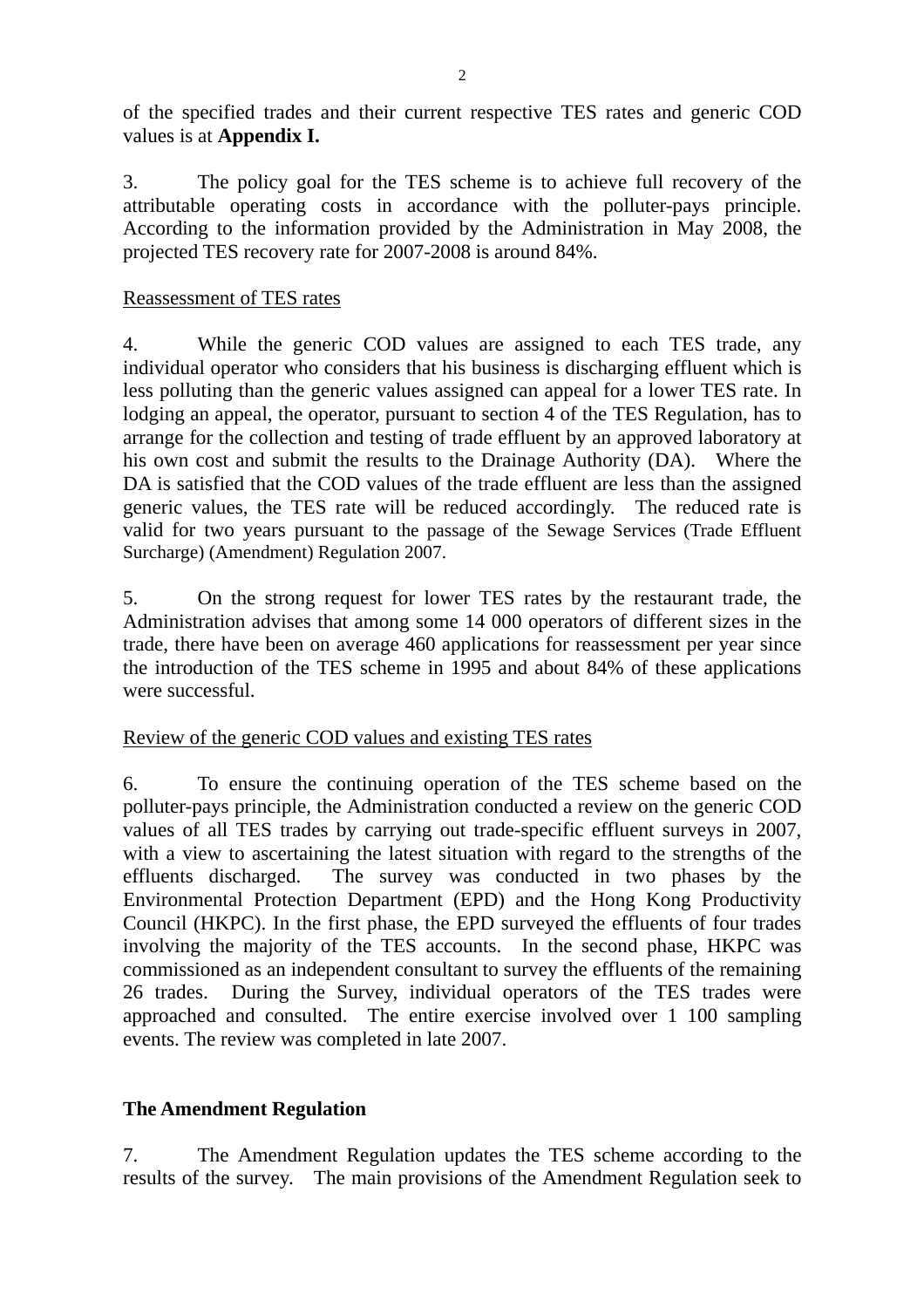revise the COD values and TES rates in accordance with the results of the effluent survey with a view to achieving 100% operating cost recovery (i.e. excluding depreciation) for the TES trades by 2009-2010. The proposed rates of TES and generic COD values are given at **Appendix II.** Specifically, the Administration proposes to:

- (a) Remove three trades (i.e. "bleaching and dyeing of garments", "textile stenciling and printing" and "laundries") from the TES scheme because their effluents are found to be comparable to or not stronger than domestic sewage; and
- (b) Revise the generic COD values and the corresponding TES rates of the remaining 27 trades according to the result of the survey with a view to achieving 100% cost recovery (excluding depreciation) as follows:
	- the TES rates for 13 trades<sup>3</sup> will be reduced with effect from 1 August 2008;
	- the TES rate for one trade (i.e. "canning, preserving and processing of fish and crustaceans") will be increased on 1 August 2008, while the TES rates for the remaining 13 trades will be increased by two consecutive increments on 1 August 2008 and 1 August 2009 respectively.

8. The Amendment Regulation was published in the Gazette on 9 May 2008 and tabled at the LegCo sitting on 14 May 2008. It shall come into operation on 1 August 2008.

# **Consultation with the EA Panel**

 $\overline{a}$ 

9. The EA Panel was consulted on the Administration's review of the generic COD and TES rates under the TES scheme on 18 March 2008. At the meeting, the Panel met with seven deputations **(Appendix III)**, mainly the restaurant trade, and received two written submissions. In general, the restaurant trade welcomed the proposed reduction of TES rates but considered that the rates should be further adjusted downward. A clear and transparent mechanism in deriving the generic COD values should also be put in place. While supporting the recovery of cost in relation to the provision of sewage services in accordance with the polluter-pays principle, Panel members expressed a number of concerns on the proposals, which are summarized in the ensuing paragraphs.

<sup>3</sup> According to the Administration, the TES rates for these trades, representing about 92% of all TES accounts, are to be adjusted downwards to reflect the fact that their effluents have become less polluting and the resultant cost of treating these effluents has reduced.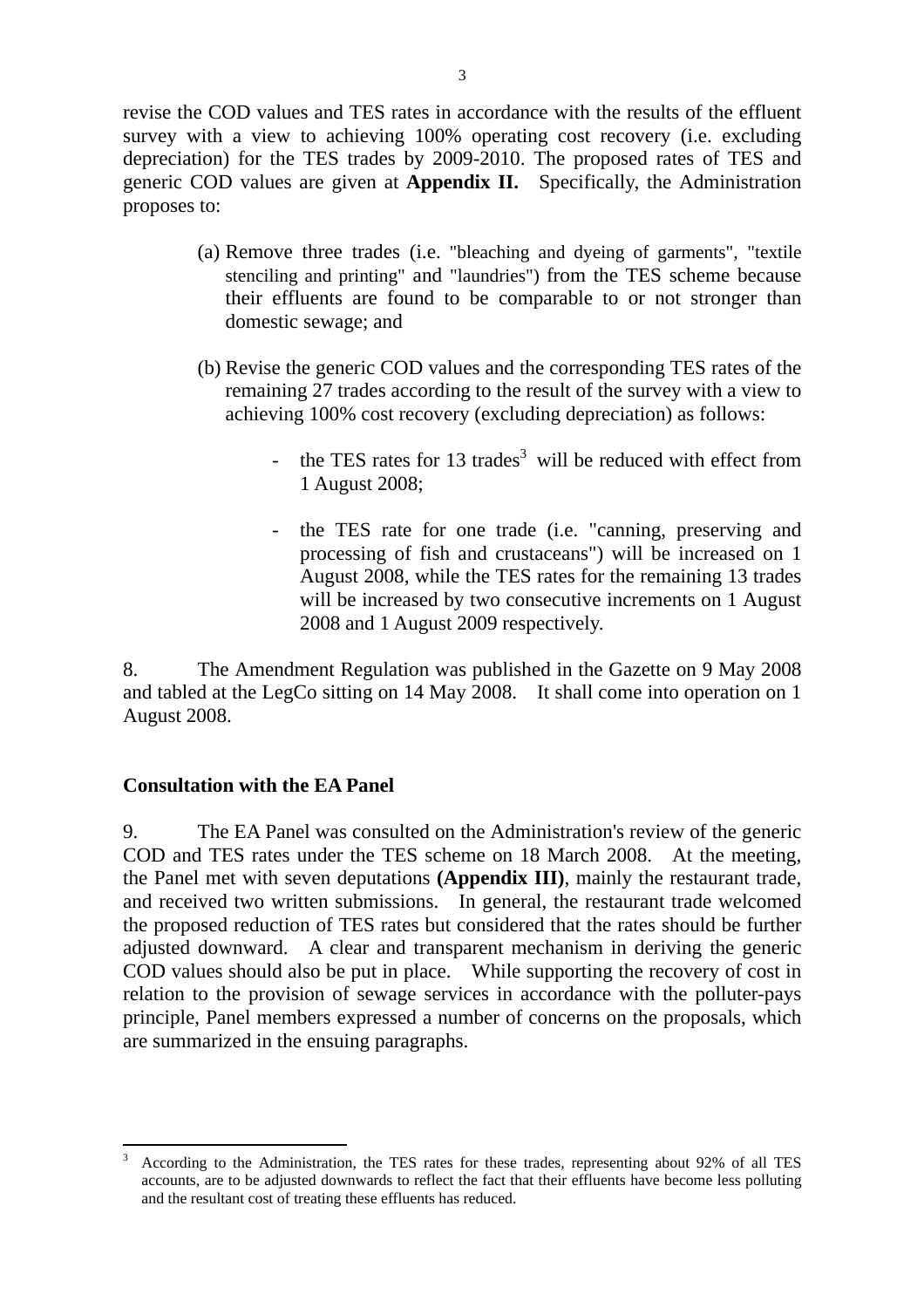## Survey methodology

10. Hon Tommy CHEUNG considered it unfair to use the average COD value as the basis for deriving the generic value for the restaurant trade and questioned the Administration's choice of restaurants from which the effluent samples were taken, since restaurants with high pollution loads would affect the average COD value. He suggested that the median level of COD values of restaurants which were successful in their appeals should be used instead.

11. The Administration did not agree that the use of median COD value would be suitable, given that the polluter-pays concept was based on the cost of treating the excess polluting load from the trades, and that the latter was best estimated as a product of the average pollutant concentration and the volume of sewage discharge. To address members' concern on the methodology of the survey of effluent strength of the restaurant trade as well as statistics on the COD values of the reassessment cases concerning the trade, the Administration has subsequently provided a supplementary information paper as per **Appendix IV**.

# Assessment mechanism

12. As the restaurant trade had been protesting against the TES rates since the introduction of the TES Scheme, Hon Emily LAU expressed concern as to whether there was adequate consultation with the trade and whether the assessment mechanism on effluent quality was fair and transparent. A deputation opined that the restaurant trade was dissatisfied with the way which samples were taken and the generic COD value assigned, and that there had not been adequate communication between the Administration and trade members.

# Appeals

13. Some Panel members expressed grave concern that given the high reassessment costs, small restaurants might not be able to afford an appeal against the TES rates, the cost of which was not recoverable even if the appeals were successful. As such, members urged the Administration to consider including in the Amendment Regulation a provision for the Government to award of the cost of appeal to the successful appellants so as to provide incentive to those small restaurants which were reluctant to lodge appeals on grounds of cost. They also urged the Administration to consider the trade's request for refunding the successful appellants the amount of TES overcharged in the past, having regard to the flaws in the charging mechanism of TES as reflected by the high successful rate of appeals.

14. The Administration advised that the success of many restaurants in their appeals was mainly attributed to the installation and regular cleansing of effective grease traps which could significantly reduce the pollution load of restaurant effluents. On the cost of appeal for the restaurant trade, the Administration considered that it had been much reduced following the extension of the validity period of COD reassessment from one to two years and the reduction in the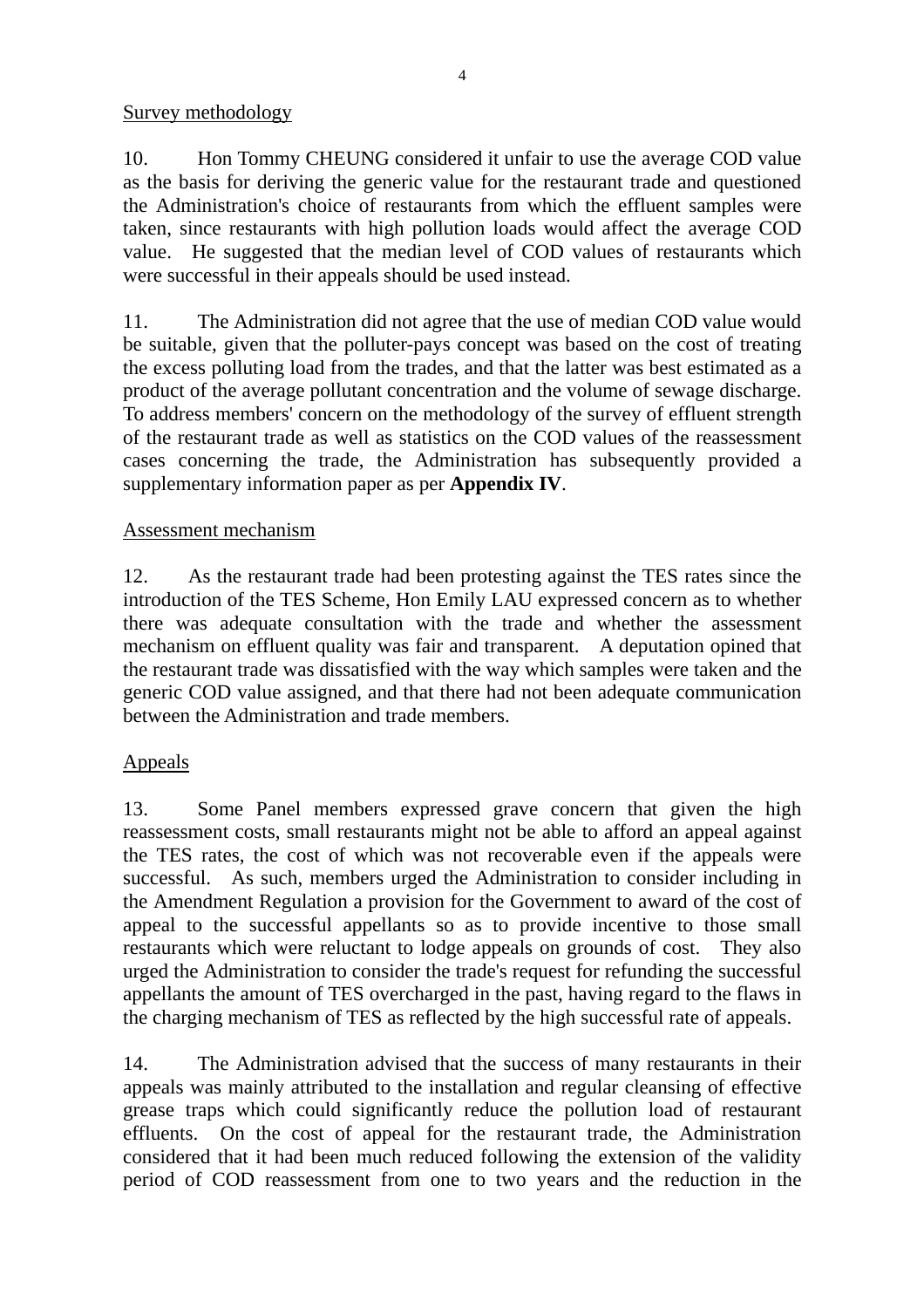sampling period from three to two days. Regarding the recovery of the appeal cost, the Administration's stance was that the TES scheme was introduced on the premise of the polluter-pays principle which was to provide incentives for the trades to take measures to reduce the strength of their effluents so that they could have their TES reduced through the appeal mechanism.

15. Some members however pointed out that even if restaurant operators had made efforts to reduce the strength of effluents, they could not benefit from reductions in TES unless they could successfully go through a cumbersome and costly appeal. Moreover, the extension of the validity period of COD reassessment from one to two years might not have served any useful purpose to those restaurant operators whose lease agreement would be expiring in a year's time.

# **Reference**

16. A list of relevant papers is at **Appendix V**.

Council Business Division 1 Legislative Council Secretariat 23 May 2008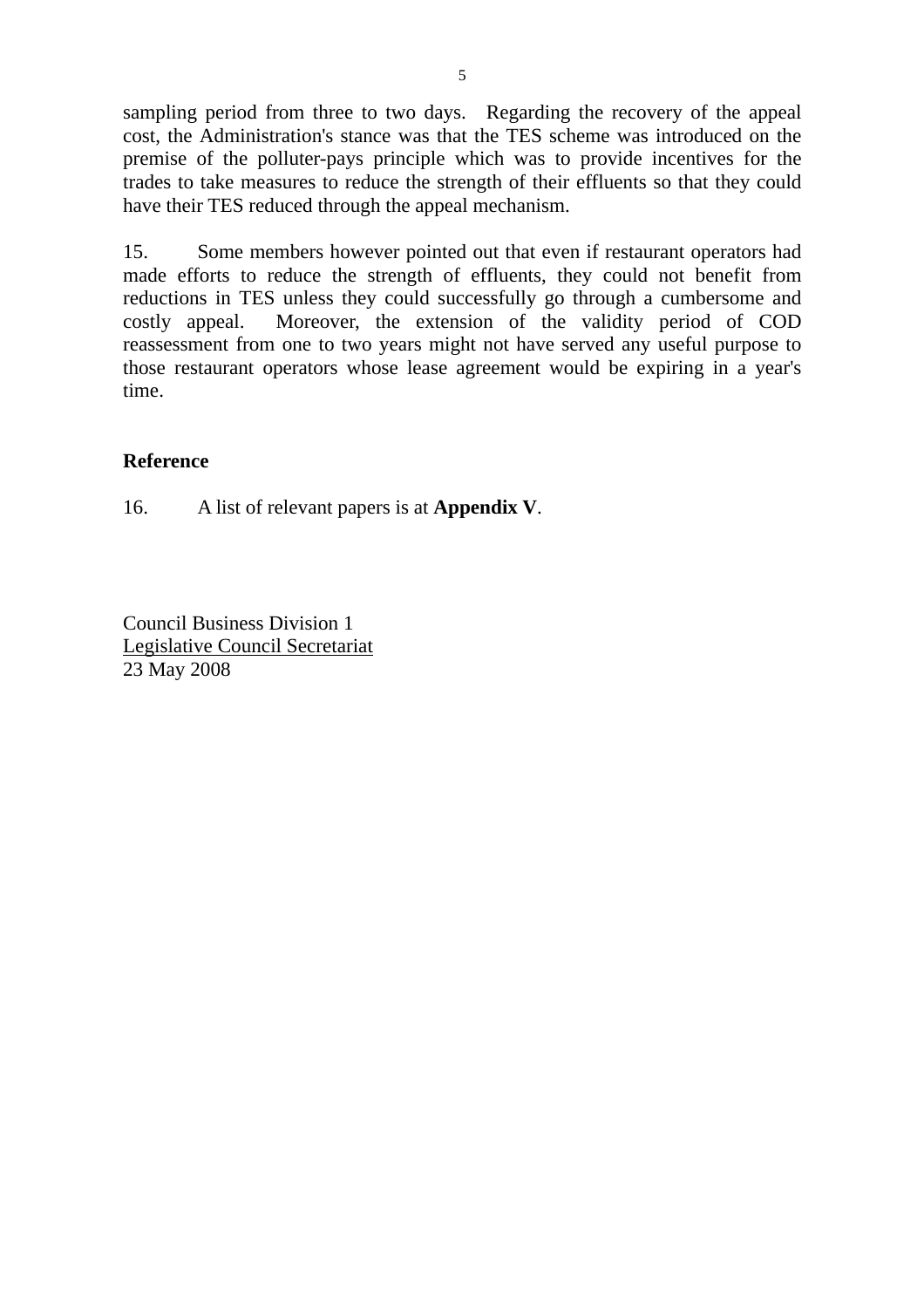|                | <b>Trade, Business or Manufacture</b><br><b>TES</b> rates |                                             | Generic COD<br>values              |                               |                                   |
|----------------|-----------------------------------------------------------|---------------------------------------------|------------------------------------|-------------------------------|-----------------------------------|
|                |                                                           | HK\$ / cu m                                 |                                    | grammes / cu m                |                                   |
|                |                                                           | Within a water<br>control zone <sup>2</sup> | Outside a<br>water control<br>zone | $\mathsf{COD}_\mathsf{total}$ | $\mathsf{COD}_{\mathsf{settled}}$ |
| $\mathbf{1}$   | Yarn sizing                                               | 3.78                                        | 10.67                              | 5,160                         | 4,436                             |
| $\overline{c}$ | Washing new garments, excluding laundries                 | 0.82                                        | 0.82                               | 660                           | 330                               |
| 3              | Bleaching and dyeing of garments                          | 0.64                                        | 0.64                               | 730                           | 635                               |
| 4              | Bleaching & dyeing of knitted fabric                      | 1.01                                        | 1.01                               | 980                           | 837                               |
| 5              | Bleaching & dyeing of woven fabric                        | 1.73                                        | 1.73                               | 1,290                         | 1,090                             |
| 6              | Textile stencilling and printing                          | 1.32                                        | 1.32                               | 890                           | 404                               |
| 7              | Knit outerwear                                            | 1.01                                        | 1.01                               | 1,051                         | 935                               |
| 8              | Wearing apparel other than knit outerwear                 | 1.80                                        | 1.80                               | 990                           | 476                               |
| 9              | Spinning cotton                                           | 0.34                                        | 0.34                               | 570                           | 541                               |
| 10             | Laundries                                                 | 0.60                                        | 0.60                               | 725                           | 425                               |
| 11             | Soap & cleaning preparations, perfumes, cosmetics         | 3.78                                        | 16.05                              | 7,805                         | 7,453                             |
| 12             | Medicines                                                 | 3.78                                        | 4.98                               | 2,910                         | 2,482                             |
| 13             | Paints, varnishes and lacquers                            | 1.16                                        | 1.16                               | 1,000                         | 619                               |
| 14             | Basic industrial chemicals                                | 3.78                                        | 4.02                               | 2,500                         | 2,262                             |
| 15             | Tanneries & leather finishing                             | 2.56                                        | 2.56                               | 1,755                         | 1,436                             |
| 16             | Pulp, paper and paperboard                                | 4.09                                        | 4.09                               | 1,870                         | 947                               |
| 17             | Soft drinks & carbonated water industries                 | 1.49                                        | 1.49                               | 1,200                         | 914                               |
| 18             | Breweries & manufacture of malt liquors                   | 3.29                                        | 3.29                               | 1,780                         | 1,304                             |
| 19             | Distilling, rectifying & blending spirits                 | 0.11                                        | 0.11                               | 580                           | 485                               |
| 20             | Cocoa, chocolate and sugar confectionery                  | 3.78                                        | 4.26                               | 2,500                         | 2,214                             |
| 21             | Vermicelli, noodles & similar farinaceous products        | 3.29                                        | 5.16                               | 2,500                         | 1,548                             |
| 22             | Bakery products                                           | 3.29                                        | 5.16                               | 2,500                         | 1,548                             |
| 23             | Grain mill products                                       | 5.98                                        | 9.54                               | 2,860                         | 680                               |
| 24             | Vegetable oil, peanut oil, peppermint oil and aniseed oil | 3.78                                        | 19.55                              | 7,600                         | 5,315                             |
| 25             | Canning & preserving and processing of fish & crustaceans | 1.73                                        | 1.73                               | 1,495                         | 1,257                             |
| 26             | Canning & preserving fruit & vegetables                   | 3.63                                        | 3.63                               | 1,990                         | 1,628                             |
| 27             | Dairy products                                            | 3.78                                        | 9.15                               | 3,960                         | 3,084                             |
| 28             | Slaughtering, preparing & preserving meat                 | 3.78                                        | 9.01                               | 3,870                         | 2,823                             |
| 29             | Soy & other sauces                                        | 3.78                                        | 8.38                               | 3,900                         | 3,243                             |
| 30             | Restaurants                                               | 3.78                                        | 9.12                               | 3,600                         | 2,315                             |

Rates of trade effluent surcharge and generic chemical oxygen demand values currently prescribed under the Sewage Services (Trade Effluent Surcharge) Regulation

 $2$  For discharges in water control zones rates were calculated based on an assumed maximum COD value for effluents of 2,000 g / cu m, which would be the maximum strength of effluent most operators may be licensed to discharge into the sewerage under the licensing scheme of the Water Pollution Control Ordinance (Cap 358). At the time of promulgation of the scheme there were discharges outside water control zones and therefore not subject to the WPCO, hence the need for two sets of TES rates.

Source : Extract from the Administration's paper on "Review of the generic chemical oxygen demand and Trade Effluent Surcharge rates under the Trade Effluent Surcharge Scheme" (LC Paper No. CB(1)1046/07-08(04))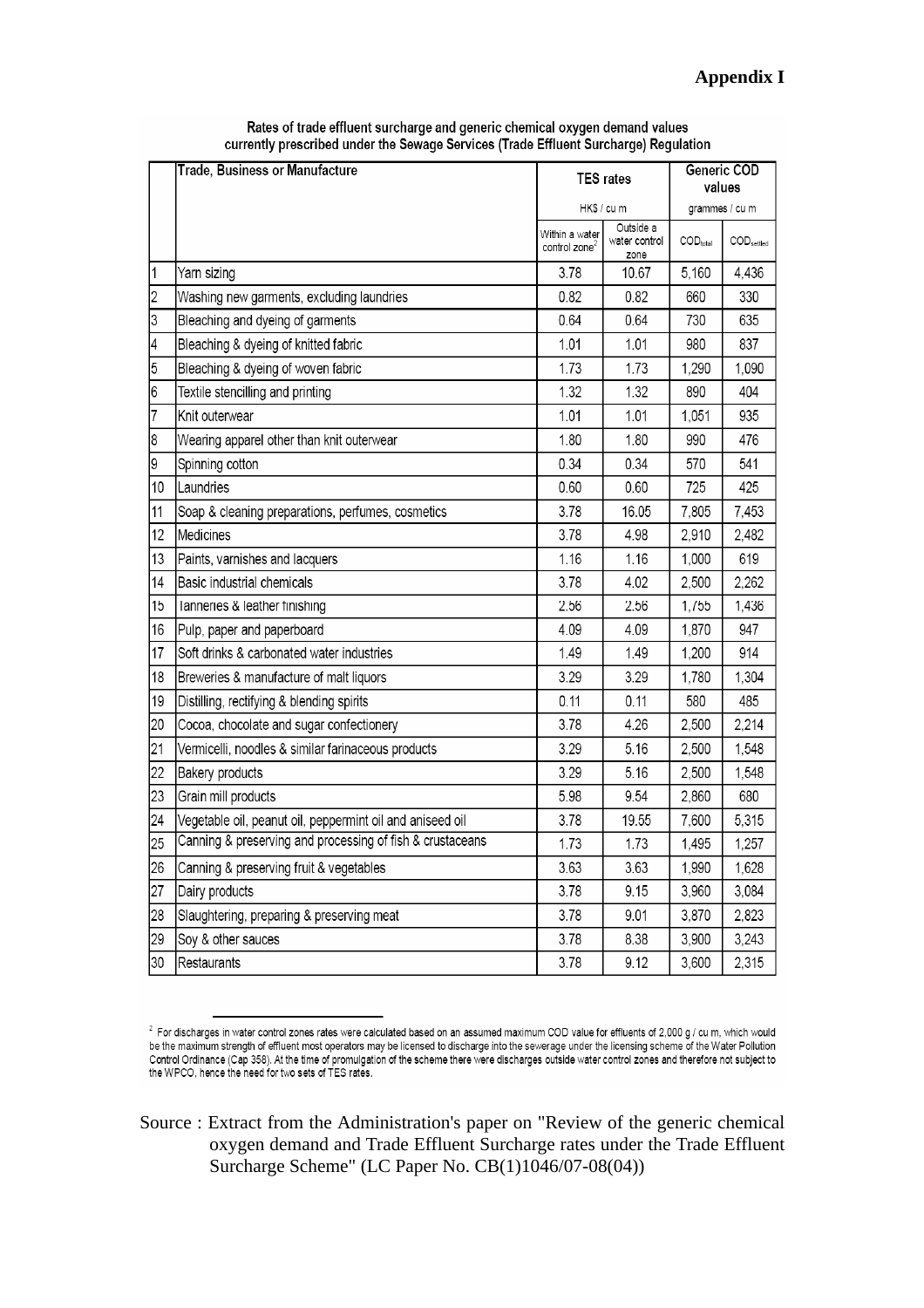|                          | Trade, Business or Manufacture                            | TES rates <sup>1</sup> |                        | Generic COD values          |                               |  |  |
|--------------------------|-----------------------------------------------------------|------------------------|------------------------|-----------------------------|-------------------------------|--|--|
|                          |                                                           |                        | HK\$ / cu m            |                             | grammes / cu m                |  |  |
|                          |                                                           | After1st<br>increment  | After 2nd<br>increment | $\text{COD}_{\text{total}}$ | $\text{COD}_{\text{settled}}$ |  |  |
| $\mathbf{1}$             | Yarn sizing                                               | 4.13                   | 4.51                   | 2,000                       | 2,000                         |  |  |
| $\overline{2}$           | Washing new garments, excluding laundries                 | 0.41                   | 0.41                   | 566                         | 507                           |  |  |
| 3                        | Bleaching and dyeing of garments                          | N/A                    | N/A                    | N/A                         | N/A                           |  |  |
| $\overline{\mathcal{A}}$ | Bleaching & dyeing of knitted fabric                      | 0.41                   | 0.41                   | 665                         | 607                           |  |  |
| $\overline{5}$           | Bleaching & dyeing of woven fabric                        | 1.20                   | 1.20                   | 1,053                       | 981                           |  |  |
| $6\phantom{a}$           | Textile stencilling and printing                          | N/A                    | N/A                    | N/A                         | N/A                           |  |  |
| 7                        | Knit outerwear                                            | 0.41                   | 0.41                   | 566                         | 507                           |  |  |
| 8                        | Wearing apparel other than knit outerwear                 | 0.41                   | 0.41                   | 566                         | 507                           |  |  |
| 9                        | Spinning cotton                                           | 0.37                   | 0.41                   | 570                         | 541                           |  |  |
| 10                       | Laundries                                                 | N/A                    | N/A                    | N/A                         | N/A                           |  |  |
| 11                       | Soap & cleaning preparations, perfumes, cosmetics         | 4.13                   | 4.51                   | 2,000                       | 2,000                         |  |  |
| 12                       | Medicines                                                 | 4.13                   | 4.51                   | 2,000                       | 2,000                         |  |  |
| 13                       | Paints, varnishes and lacquers                            | 1.27                   | 1.38                   | 1,000                       | 619                           |  |  |
| 14                       | Basic industrial chemicals                                | 0.76                   | 0.76                   | 677                         | 656                           |  |  |
| 15                       | Tanneries & leather finishing                             | 0.76                   | 0.76                   | 807                         | 781                           |  |  |
| 16                       | Pulp, paper and paperboard                                | 4.47                   | 4.88                   | 1,870                       | 947                           |  |  |
| 17                       | Soft drinks & carbonated water industries                 | 0.47                   | 0.47                   | 826                         | 628                           |  |  |
| 18                       | Breweries & manufacture of malt liquors                   | 4.13                   | 4.51                   | 2,000                       | 2,000                         |  |  |
| 19                       | Distilling, rectifying & blending spirits                 | 4.13                   | 4.51                   | 2,000                       | 2,000                         |  |  |
| 20                       | Cocoa, chocolate and sugar confectionery                  | 4.13                   | 4.51                   | 2,000                       | 2,000                         |  |  |
| 21                       | Vermicelli, noodles & similar farinaceous products        | 4.13                   | 4.51                   | 2,000                       | 2,000                         |  |  |
| 22                       | <b>Bakery products</b>                                    | 3.59                   | 3.92                   | 2,000                       | 1,506                         |  |  |
| 23                       | Grain mill products                                       | 2.77                   | 2.77                   | 1,521                       | 1,290                         |  |  |
| 24                       | Vegetable oil, peanut oil, peppermint oil and aniseed oil | 2.48                   | 2.48                   | 1,320                       | 1,310                         |  |  |
| 25                       | Canning & preserving and processing of fish & crustaceans | 1.78                   | 1.78                   | 1,141                       | 873                           |  |  |
| 26                       | Canning & preserving fruit & vegetables                   | 3.41                   | 3.41                   | 2,000                       | 1,822                         |  |  |
| 27                       | Dairy products                                            | 4.13                   | 4.51                   | 2,000                       | 2,000                         |  |  |
| 28                       | Slaughtering, preparing & preserving meat                 | 1.74                   | 1.74                   | 1,129                       | 769                           |  |  |
| 29                       | Soy & other sauces                                        | 4.13                   | 4.51                   | 2,000                       | 2,000                         |  |  |
| 30                       | Restaurants                                               | 3.05                   | 3.05                   | 1,630                       | 1,320                         |  |  |

Proposed rates of trade effluent surcharge and generic chemical oxygen demand values

<sup>&</sup>lt;sup>1</sup> In line with the existing approach within water control zones, rates are calculated based on an assumed maximum COD value for effluents of 2,000 g / cu m, which would be the maximum strength of effluent most operators may be licensed to discharge into the sewerage under the licensing<br>scheme of the Water Pollution Control Ordinance (Cap 358). Generic COD values are

Source : Extract from the Administration's paper on "Review of the generic chemical oxygen demand and Trade Effluent Surcharge rates under the Trade Effluent Surcharge Scheme" (LC Paper No. CB(1)1046/07-08(04))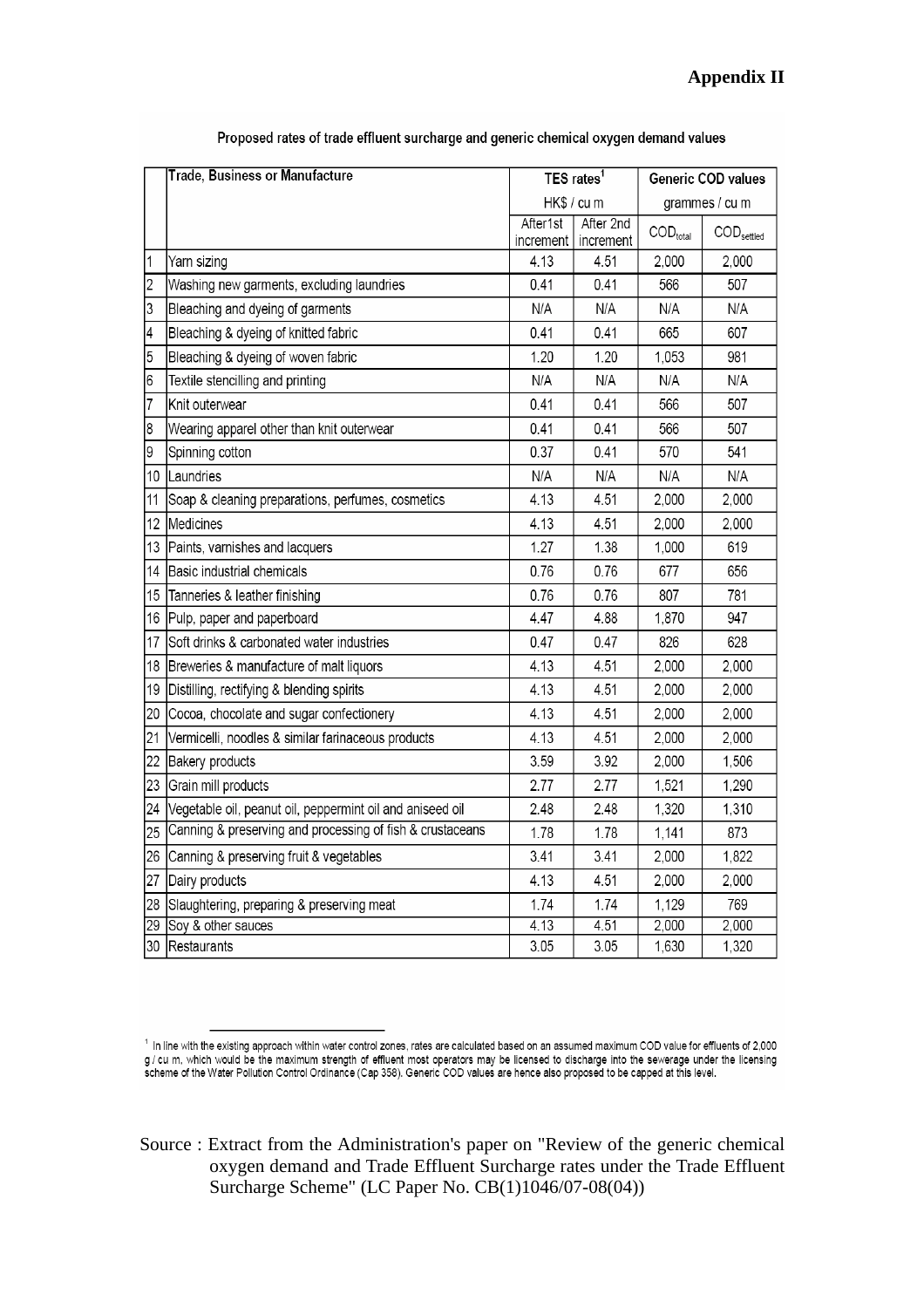#### **Appendix III**

## **Organizations which have attended the meeting held by Panel on Environmental Affairs (EA Panel) on 18 March 2008**

- 1. Association of Restaurant Managers
- 2. The Association for Hong Kong Catering Services Management Ltd
- 3. Hong Kong Catering Industry Association
- 4. Factory Canteen Chamber of Commerce
- 5. Hong Kong Federation of Restaurants and Related Trades
- 6. The Chartered Institution of Water and Environmental Management Hong Kong
- 7. Chinese Cuisine Management Association

(Note: Association of Engineering Professionals in Society has provided a written submission to the EA Panel.)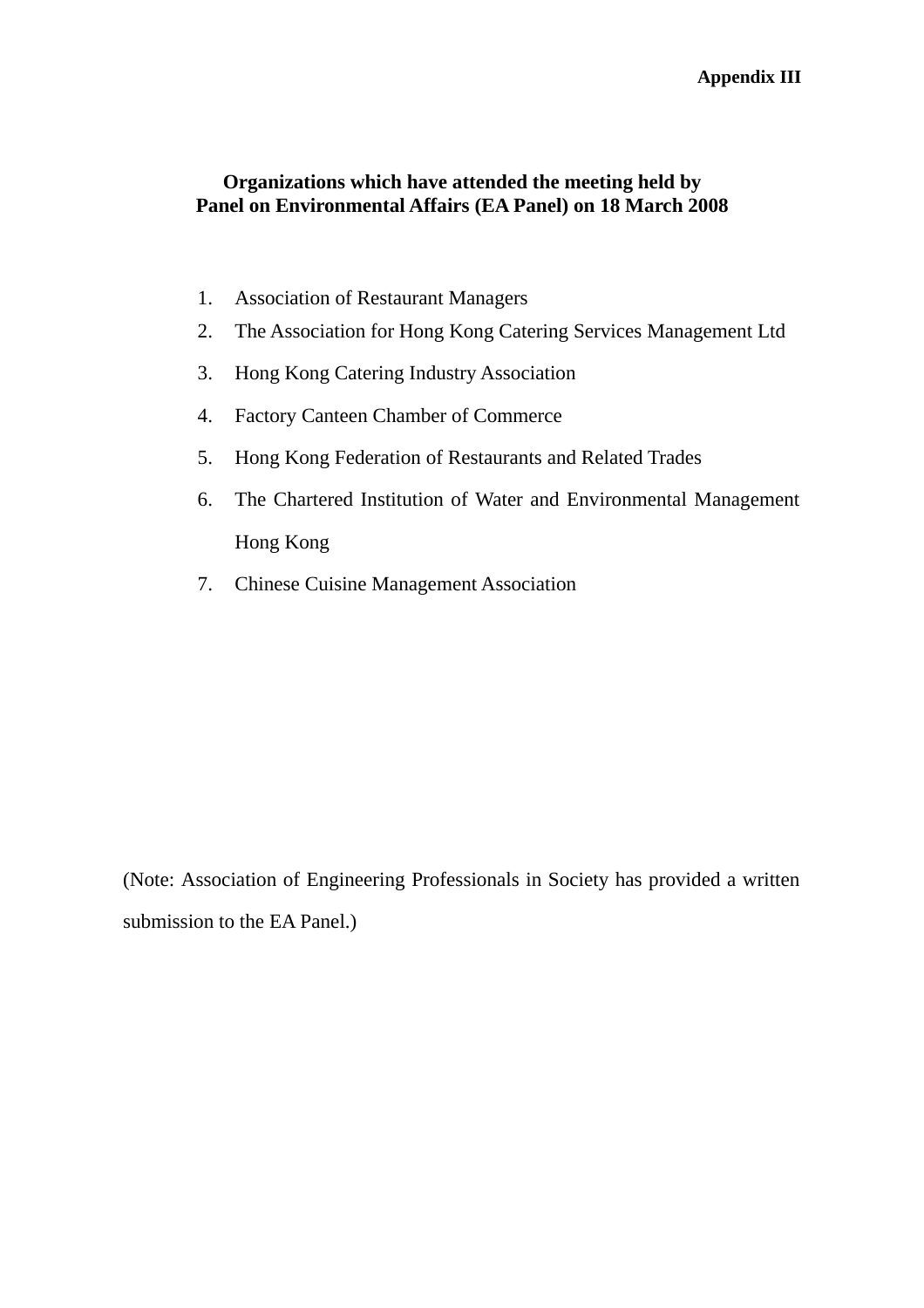For information

#### **Legislative Council Panel on Environmental Affairs**

### **Review of Trade Effluent Surcharge rates –**

#### **Survey of effluent strength of the restaurant trade and statistics on applications for reassessment of TES by the restaurant trade**

#### **Introduction**

 At the meeting of the Panel on Environmental Affairs held on 18 March 2008, Members requested us to provide further information on the methodology of the survey of effluent strength of the restaurant trade, as well as statistics on the chemical oxygen demand (COD) values of reassessment cases concerning the restaurant trade.

2. This paper provides the information sought.

## **Presently prescribed generic COD values for the restaurant trade**

3. Individual operators of the restaurant trade are liable to pay a trade effluent surcharge (TES) based on the generic COD values specified in the *Sewage Services (Trade Effluent Surcharge) Regulation* (Cap 463 Sub Leg B) according to the volume of water consumption. The current set of values is 3,600 grammes per cubic metre (g / cu m) and 2,315 g / cu m for  $\text{COD}_{\text{total}}^1$  and  $\mathrm{COD}_{\mathrm{settled}}^2$  respectively.

4. Those generic COD values were determined in 1995 when the Sewage Services Charging Scheme was introduced. The set of COD values, together with applicable COD values for other trades, was based on a mix of theoretical considerations, information on the nature of effluents discharged by the same trades elsewhere in the world, and actual measured values.

#### **Survey of effluent strength of the restaurant trade**

5. Since the introduction of the TES scheme, there have been complaints that for the restaurant trade in particular the applicable generic COD values are too high. In view of the lapse of time since the introduction of the TES scheme, and noting in particular the efforts made by the trades to control pollution,

l  $1$  The value is a measurement of the chemical oxygen demand of the whole sample of a trade effluent without allowing gravity separation of the sample, thus indicating the total organic load.

 $2$  The value is a measurement of the chemical oxygen demand of the unsettleable portion of a sample of trade effluent after gravity separation and removal of the settleable portion by allowing the sample to sit still for 60 minutes. It indicates the organic load of the unsettled portion of the effluent.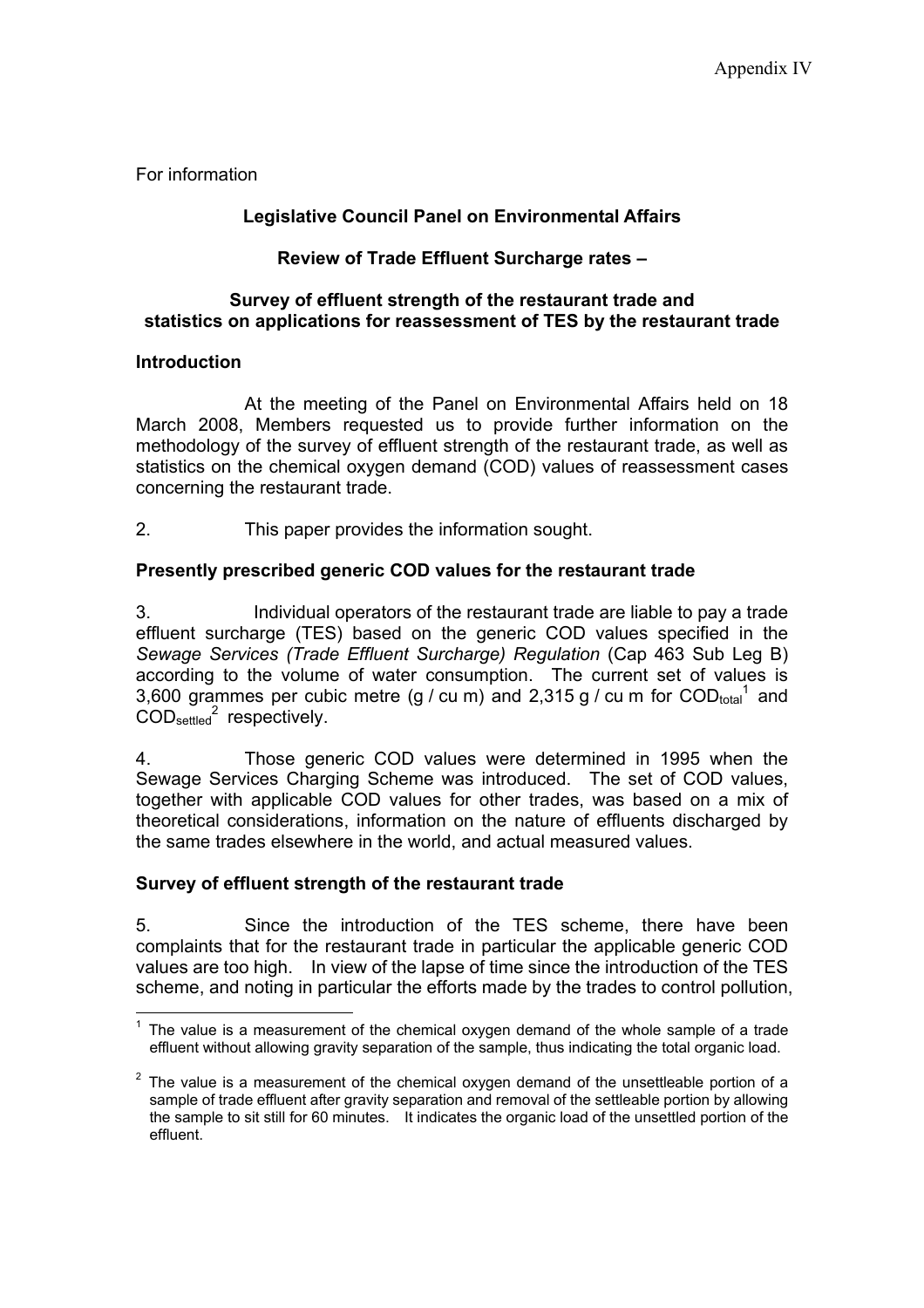we carried out a trade-specific survey of effluent strength in order to collect the latest information with a view to updating the set of COD values.

6. The survey of effluents from the restaurant trade was carried out by the Environmental Protection Department in August and September 2005. We aimed at collecting about 400 samples from operators of the trade for analysis. In order to ensure the final outcome would be representative of the average effluent strength of the restaurant trade as a whole, we divided operators into three categories before randomly selecting restaurants for the collection of samples. The three categories represented operators with a daily water consumption of (a) greater than 100 cubic metres; (b) between 10 and 100 cubic metres; and (c) less than 10 cubic metres. From each of the categories, we randomly selected 50, 200 and 150 operators respectively for collection of samples.

7. Staff of EPD collected grab effluent samples during inspections of the randomly selected restaurants over a two-month period according to the distribution described in paragraph 6 above. The inspections were carried out during the period of normal business activity, when trade-related wastewater would be expected to be generated. Samples were collected at the effluent discharge points of the selected operators and sent to independent laboratories accredited under the Hong Kong Laboratory Accreditation Scheme for analysis.

8. Before embarking on the survey, we informed representatives of the Association of Restaurant Managers and the Hong Kong Federation of Restaurants and Related Trades that a survey would be conducted. However, the randomly selected operators of the trade were not informed of the inspection beforehand so as to safeguard the integrity of the samples to be collected.

9. By the end of the survey, a total of 384 samples had been collected during inspections and analysed. The results indicated that effluent strength ranged from as low as 32 g / cu m, to as high as 77,500 g / cu m. Based on all 384 samples the mean total COD was 2,520 g / cu m. To avoid distortion of the results by unusually high and low values, samples lying beyond two standard deviations from the mean were deleted and the results recalculated. On this basis, 10 sample results were discarded. The values then ranged from  $32 g / cu$  m to  $14,900 g / cu$  m with a mean of  $1,629 g / cu$  m. We thus concluded that a reasonable estimate of the mean total COD of restaurant effluents free from distortion by outliers would be 1,630 g / cu m. We consider that this is an appropriate value to apply given the existing structure of the charging scheme which relies on the use of average figures to determine the polluting loads, and hence the charges to be paid. If we were to adopt another statistic, such as the median, the entire scheme would need to be re-worked, and it would not necessarily mean that the charges to be met by each trade would be reduced.

10. We are confident that the methodology of the survey is scientifically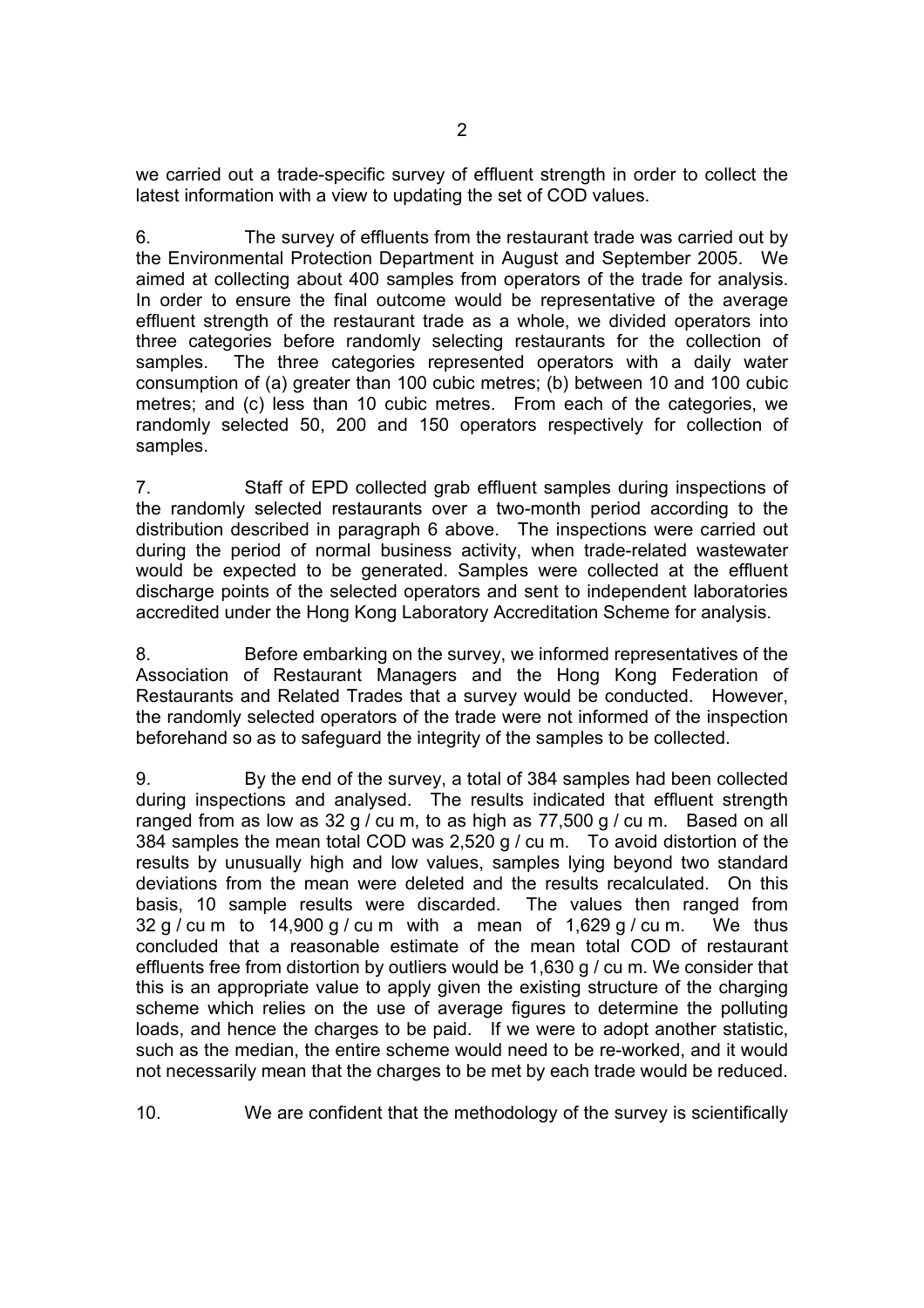sound and reliable, and the average strength of the effluents is representative of the general quality of effluents discharged by the restaurant trade, taking into account the pollution control measures adopted across the trade as a whole.

#### **Reassessment of TES rates**

11. While a generic COD value is applied to a trade under the TES scheme, individual operators may feel that as a result of the pollution control measures they employ, the effluent they discharge is weaker than the generic value. In such circumstances an operator may choose to apply for reassessment of the effluent strength discharged by his establishment. The detailed reassessment procedure is provided for in the Regulation and the Technical Memorandum issued pursuant to Section 13 of the Sewage Services Ordinance (Cap 463). An operator is obliged to arrange for collection and testing of effluents at his own cost.

12. In order to encourage operators with good pollution control practices to seek reassessment of applicable TES rates, we introduced the *Sewage Services (Trade Effluent Surcharge) (Amendment) Regulation 2007* in April 2007, which was supported by the Legislative Council, to extend the period during which a re-assessed TES rate is effective from one year to two years. We also amended the relevant Technical Memorandum to reduce the number of specified sampling days for small establishments from three to two. These proposals have reduced the cost relating to reassessments for TES trades.

13. Under the TES scheme, there are about 14,000 operators of different sizes in the restaurant trade. In the 12 years since the introduction of the TES scheme, there have been on average 460 applications for reassessment per year. About 84 percent of these applications were successful, representing the top two percent of all operators with better pollution control practices in the restaurant trade. For the period between March 2007 and February 2008, the COD values for reassessment cases ranged from 300 g / cu m to 1,690 g / cu m, with a mean of 867 g / cu m. It should be noted that these figures represent the performance of those establishments with the best pollution control practices and are bound to describe effluents which are better than average quality. It would therefore be wholly inappropriate to assume that they could or should be adopted as generic values to be applied to the trade as a whole.

#### **Facilitating the trades to adopt pollution control measures**

14. We believe it is the collective responsibility of every individual of the community to reduce the pollution of our living environment. Hence we have introduced the TES scheme on the premises of the "polluter-pays" principle.

15. As stated in paragraph 12 above, we have already extended from one year to two years the period of time for which a TES reassessment remains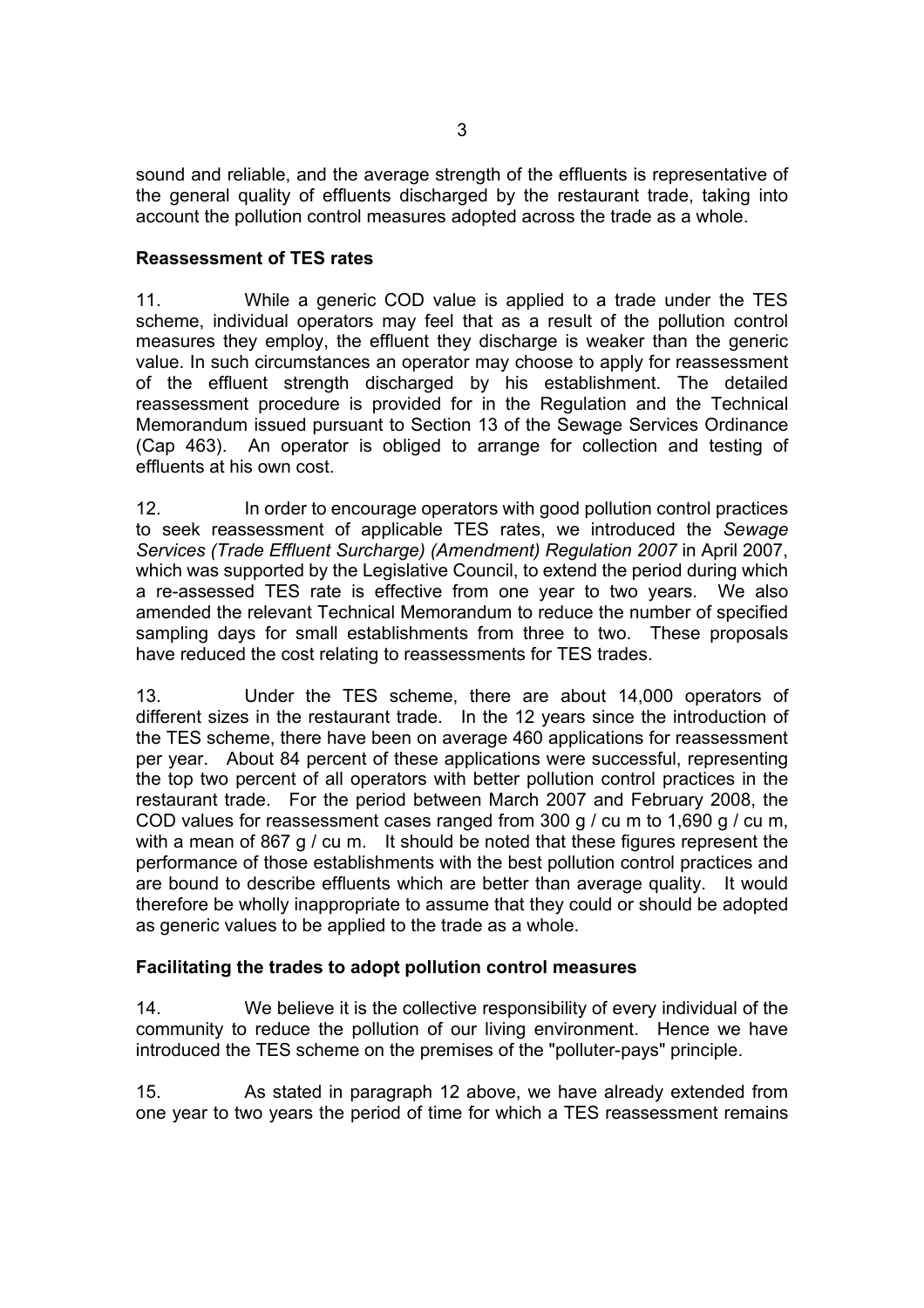valid, and reduced the number of sampling days for small operators required under the TES scheme. Both these measures have reduced the reassessment costs and should encourage more restaurants to implement good pollution control practices and apply for reassessment. We will continue to encourage TES trades to adopt good pollution control measures. We will arrange workshops or other activities to promote the adoption of pollution control measures by the TES trades and encourage trade associations to organise activities promoting pollution control with funding support from, for example, the Environment and Conservation Fund.

**Environmental Protection Department 23 April 2008**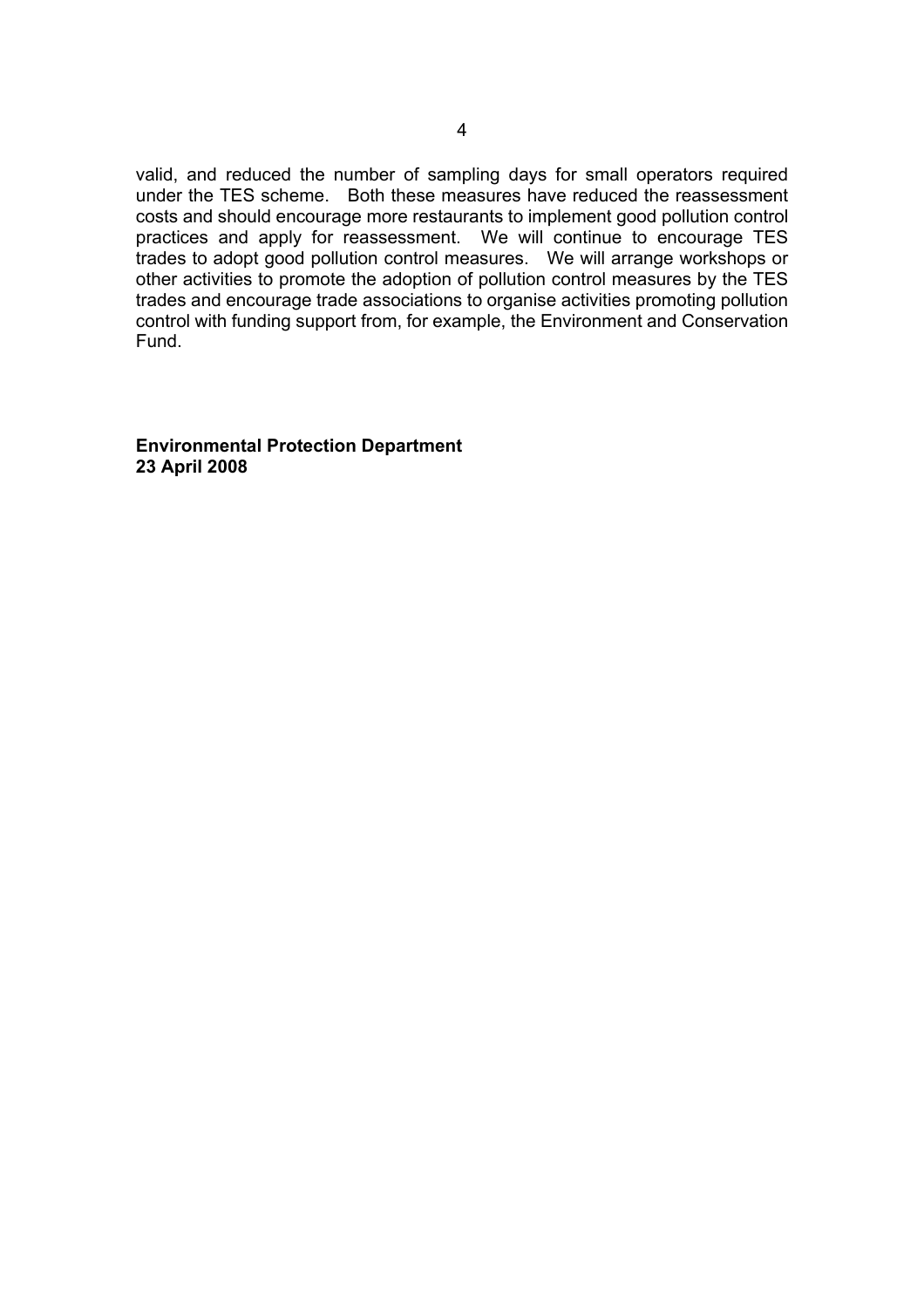# **Appendix V**

# **Subcommittee on Sewage Services (Trade Effluent Surcharge) (Amendment) Regulation 2008**

# **List of references**

| <b>Council/Panel</b>                     | Date of meeting | Paper                                                                                                                                                                                                                                                                                                                                                                                                                                                                                                                                                                                                                                                                                                                                                       |
|------------------------------------------|-----------------|-------------------------------------------------------------------------------------------------------------------------------------------------------------------------------------------------------------------------------------------------------------------------------------------------------------------------------------------------------------------------------------------------------------------------------------------------------------------------------------------------------------------------------------------------------------------------------------------------------------------------------------------------------------------------------------------------------------------------------------------------------------|
| Panel on Environmental<br><b>Affairs</b> | 18 March 2008   | Administration's paper on review of the generic chemical oxygen demand and Trade<br>Effluent Surcharge rates under the Trade Effluent Surcharge Scheme (LC Paper No.<br>$CB(1)1046/07-08(04))$<br>(http://www.legco.gov.hk/yr07-08/english/panels/ea/papers/ea0318cb1-1046-4-e.pdf)<br>Background brief Paper on Trade Effluent Surcharge Scheme (LC Paper No.<br>$CB(1)1046/07-08(05))$<br>(http://www.legco.gov.hk/yr07-08/english/panels/ea/papers/ea0318cb1-1046-5-e.pdf)<br>Submission from The Chartered Institution of Water and Environmental Management                                                                                                                                                                                            |
|                                          |                 | Hong Kong (English version only) (LC Paper No. $CB(1)1077/07-08(01)$ )<br>(http://www.legco.gov.hk/yr07-08/english/panels/ea/papers/ea0318cb1-1077-1-e.pdf)<br>Submission from Association of Engineering Professionals in Society Ltd (English<br>version only) (LC Paper No. $CB(1)1077/07-08(02)$ )<br>(http://www.legco.gov.hk/yr07-08/english/panels/ea/papers/ea0318cb1-1077-2-e.pdf)<br>Administration's supplementary information on review of Trade Effluent Surcharge<br>rates – Survey of effluent strength of the restaurant trade and statistics on applications<br>for reassessment of TES by the restaurant trade (LC Paper No. $CB(1)1358/07-08(01)$ )<br>(http://www.legco.gov.hk/yr07-08/english/panels/ea/papers/ea0318cb1-1358-1-e.pdf) |